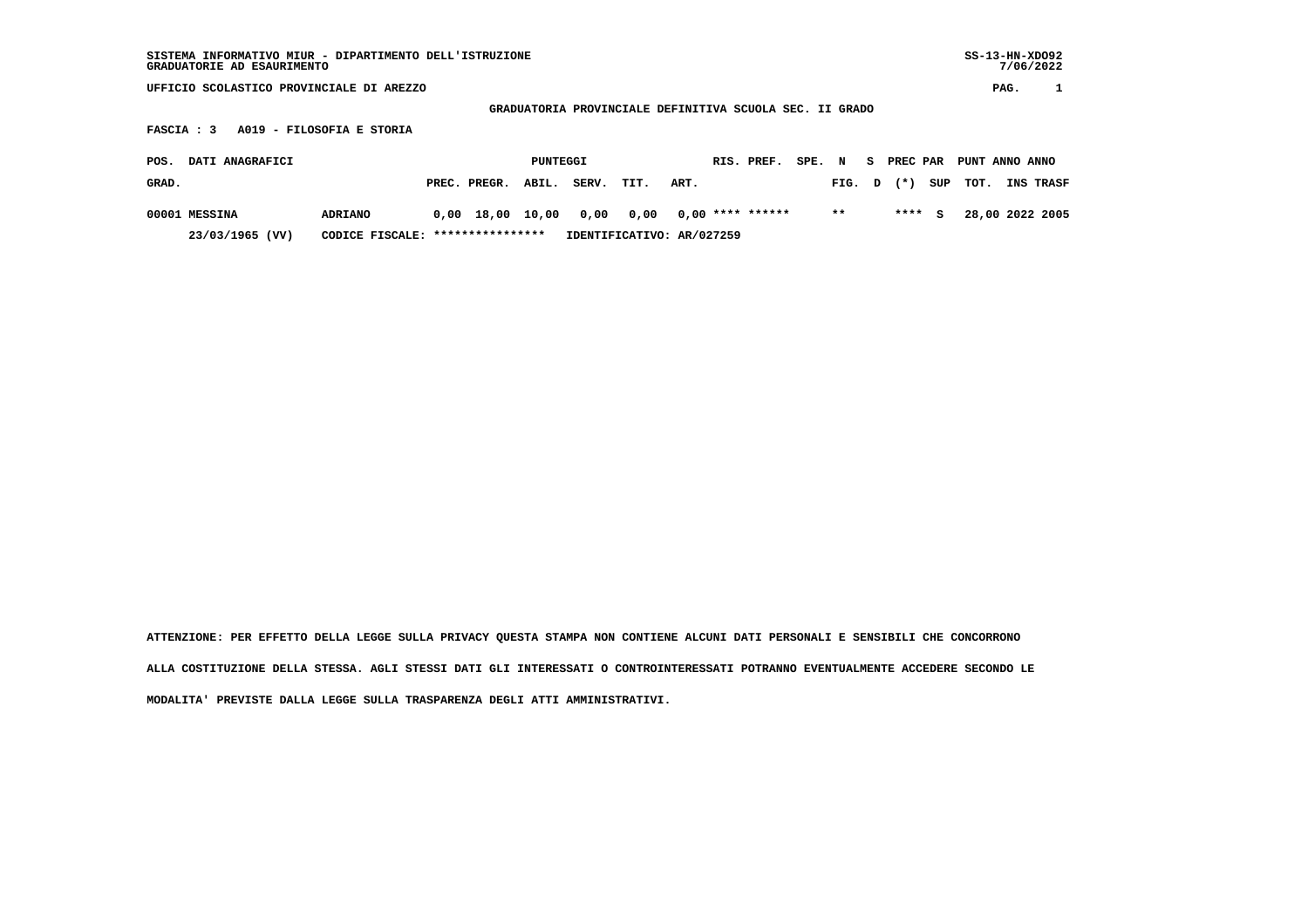| SISTEMA INFORMATIVO MIUR - DIPARTIMENTO DELL'ISTRUZIONE<br>GRADUATORIE AD ESAURIMENTO |                                          |      |              |          |                                                         |       |      |  |                    |        |       |    |          | $SS-13-HN-XDO92$<br>7/06/2022 |                |            |           |
|---------------------------------------------------------------------------------------|------------------------------------------|------|--------------|----------|---------------------------------------------------------|-------|------|--|--------------------|--------|-------|----|----------|-------------------------------|----------------|------------|-----------|
|                                                                                       | UFFICIO SCOLASTICO PROVINCIALE DI AREZZO |      |              |          |                                                         |       |      |  |                    |        |       |    |          |                               | PAG.           | 2          |           |
|                                                                                       |                                          |      |              |          | GRADUATORIA PROVINCIALE DEFINITIVA SCUOLA SEC. II GRADO |       |      |  |                    |        |       |    |          |                               |                |            |           |
| A031 - SCIENZE DEGLI ALIMENTI<br><b>FASCIA: 3</b>                                     |                                          |      |              |          |                                                         |       |      |  |                    |        |       |    |          |                               |                |            |           |
| DATI ANAGRAFICI<br>POS.                                                               |                                          |      |              | PUNTEGGI |                                                         |       |      |  | RIS. PREF.         | SPE. N |       | S. | PREC PAR |                               | PUNT ANNO ANNO |            |           |
| GRAD.                                                                                 |                                          |      | PREC. PREGR. | ABIL.    | SERV.                                                   | TIT.  | ART. |  |                    |        | FIG.  | D  | $(*)$    | SUP                           | TOT.           |            | INS TRASF |
| 00001 RAVENDA                                                                         | <b>PIETRO</b>                            | 0,00 | 0,00         | 18,00    | 0,00                                                    | 12,00 |      |  | $0,00$ **** ****** |        | $* *$ |    | ****     | s                             |                | 30,00 2019 |           |

 **T 30/11/1983 (RC) CODICE FISCALE: \*\*\*\*\*\*\*\*\*\*\*\*\*\*\*\* IDENTIFICATIVO: AR/133446**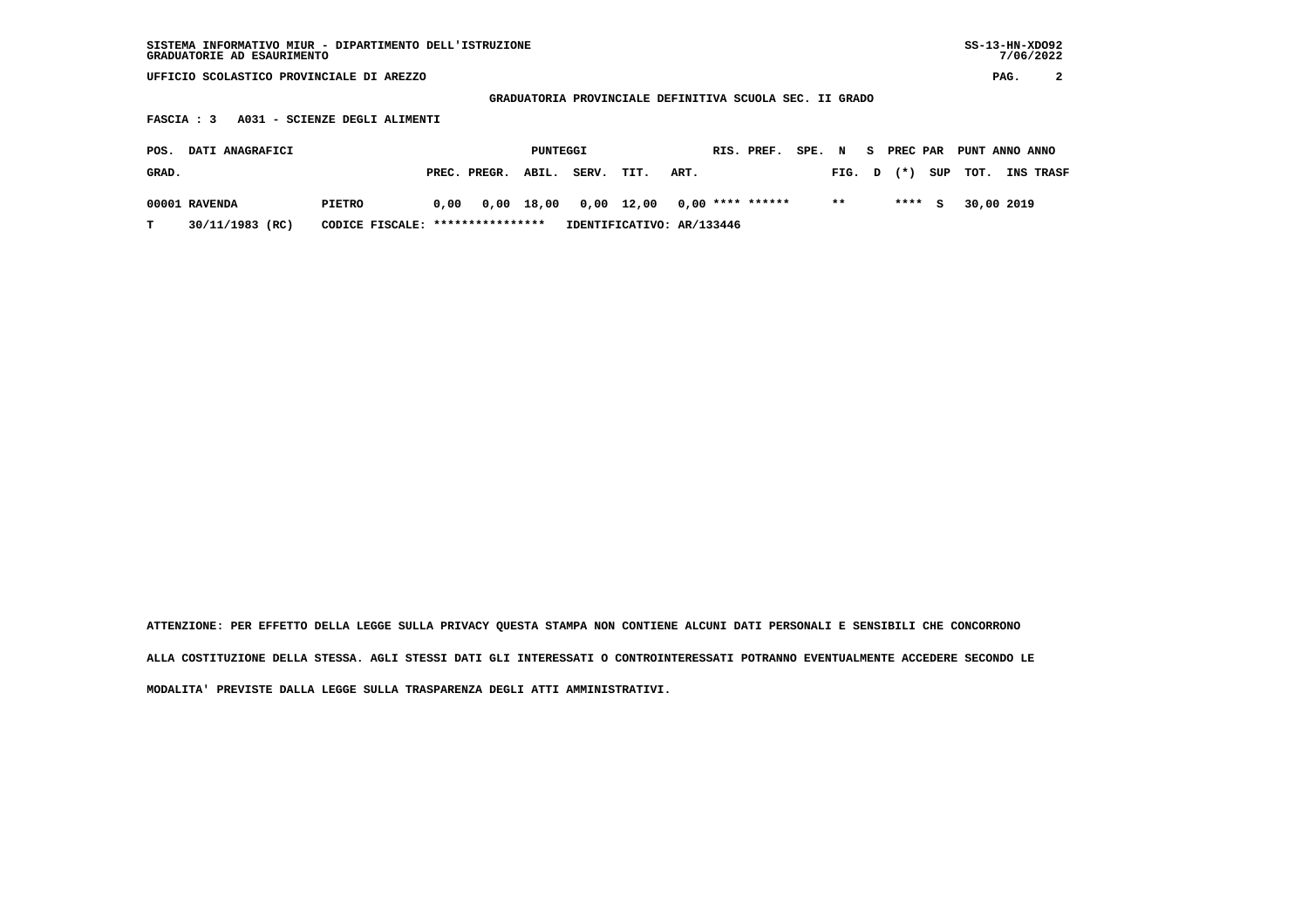| SISTEMA INFORMATIVO MIUR - DIPARTIMENTO DELL'ISTRUZIONE | $SS-13-HN-XDO92$ |
|---------------------------------------------------------|------------------|
| GRADUATORIE AD ESAURIMENTO                              | 7/06/2022        |

 **GRADUATORIA PROVINCIALE DEFINITIVA SCUOLA SEC. II GRADO**

 **FASCIA : 3 A040 - SCIENZE E TECNOLOGIE ELETTRICHE ED ELETTRONICHE**

| POS.  | <b>DATI ANAGRAFICI</b> |                                  |      |                    | PUNTEGGI |       |      |                                      | RIS. PREF. | SPE. N |        | - S | PREC PAR |        | PUNT ANNO ANNO |           |                  |
|-------|------------------------|----------------------------------|------|--------------------|----------|-------|------|--------------------------------------|------------|--------|--------|-----|----------|--------|----------------|-----------|------------------|
| GRAD. |                        |                                  |      | PREC. PREGR. ABIL. |          | SERV. | TIT. | ART.                                 |            |        | FIG. D |     | $(* )$   |        | SUP TOT.       |           | <b>INS TRASF</b> |
|       | 00001 NALDINI          | <b>VERONICA</b>                  | 0,00 |                    |          |       |      | 1,00 6,00 0,00 0,00 0,00 **** ****** |            |        | $* *$  |     |          | **** S |                | 7,00 2007 |                  |
| s     | 30/12/1981 (AR)        | CODICE FISCALE: **************** |      |                    |          |       |      | IDENTIFICATIVO: AR/028795            |            |        |        |     |          |        |                |           |                  |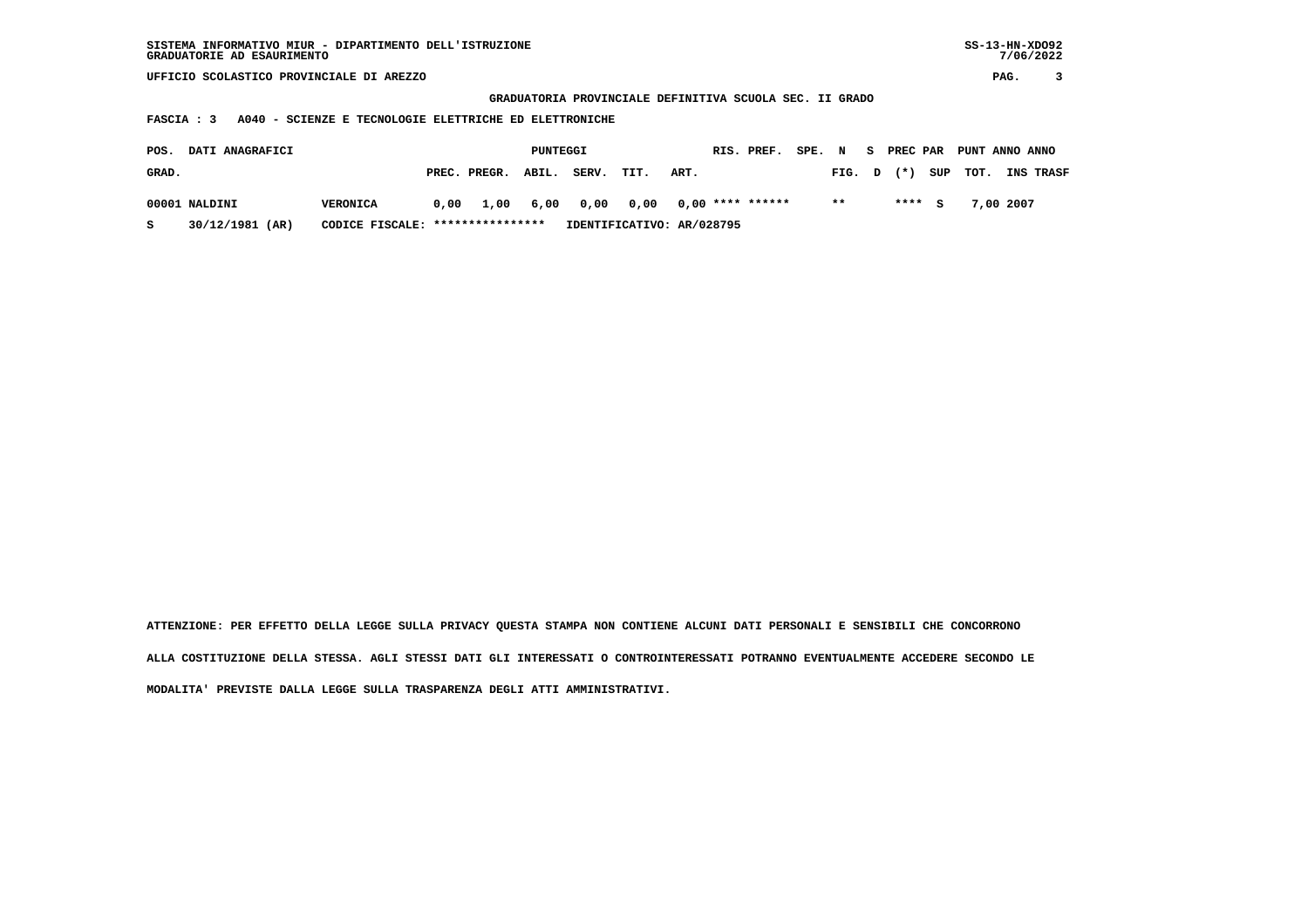## **GRADUATORIA PROVINCIALE DEFINITIVA SCUOLA SEC. II GRADO**

 **FASCIA : 3 A046 - SCIENZE GIURIDICO-ECONOMICHE**

| POS.  | <b>DATI ANAGRAFICI</b> |                                   |      |                                                | <b>PUNTEGGI</b> |                           |                                        |      | RIS. PREF.         | SPE. N |       | S PREC PAR |     |            | PUNT ANNO ANNO  |
|-------|------------------------|-----------------------------------|------|------------------------------------------------|-----------------|---------------------------|----------------------------------------|------|--------------------|--------|-------|------------|-----|------------|-----------------|
| GRAD. |                        |                                   |      | PREC. PREGR.                                   | ABIL.           | SERV.                     | TIT.                                   | ART. |                    |        | FIG.  | D (*)      | SUP | тот.       | INS TRASF       |
|       | 00001 CIANNELLA        | GIULIANA                          |      | $0,00$ 42,00 14,00 36,00 0,00 0,00 **** ****** |                 |                           |                                        |      |                    |        | $***$ | $***$ S    |     |            | 92,00 2019 2019 |
|       | 16/06/1969 (NA)        | CODICE FISCALE:                   |      | ****************                               |                 | IDENTIFICATIVO: AR/133400 |                                        |      |                    |        |       |            |     |            |                 |
|       | 00002 MESSINA          | ADRIANO                           |      | $0,00$ 35,00 14,00 12,00 0,00 0,00 **** ****** |                 |                           |                                        |      |                    |        | $***$ | ****       | s   |            | 61,00 2022 2005 |
|       | 23/03/1965 (VV)        | CODICE FISCALE:                   |      | ****************                               |                 | IDENTIFICATIVO: AR/027259 |                                        |      |                    |        |       |            |     |            |                 |
|       | 00003 VIGLIANISI       | <b>MARIA CRISTIN</b>              | 0,00 |                                                | 0,00 42,00      |                           | $0,00$ $0,00$ $0,00$ $***$ **** ****** |      |                    |        | $* *$ | ****       |     | 42,00 2019 |                 |
|       | 13/11/1966 (RC)        | CODICE FISCALE: ****************  |      |                                                |                 | IDENTIFICATIVO: AR/027426 |                                        |      |                    |        |       |            |     |            |                 |
|       | 00004 MIRAGLIA         | <b>ANGELA</b>                     |      | $0,00 \quad 12,00 \quad 12,00$                 |                 |                           | $0,00$ $0,00$ $0,00$ $***$ **** ****** |      |                    |        | $***$ | ****       | S.  | 24,00 2019 |                 |
|       | 24/06/1968 (PZ)        | CODICE FISCALE:                   |      | ****************                               |                 | IDENTIFICATIVO: AR/026066 |                                        |      |                    |        |       |            |     |            |                 |
|       | 00005 BAGLIONI         | <b>ENRICO</b>                     | 0,00 |                                                | 0,00 13,00      |                           | 0,00 0,00                              |      | $0,00$ **** ****** |        | $***$ | ****       | s   |            | 13,00 2022 2022 |
|       | $03/12/1969$ (AR)      | CODICE FISCALE: ***************** |      |                                                |                 | IDENTIFICATIVO: AR/165023 |                                        |      |                    |        |       |            |     |            |                 |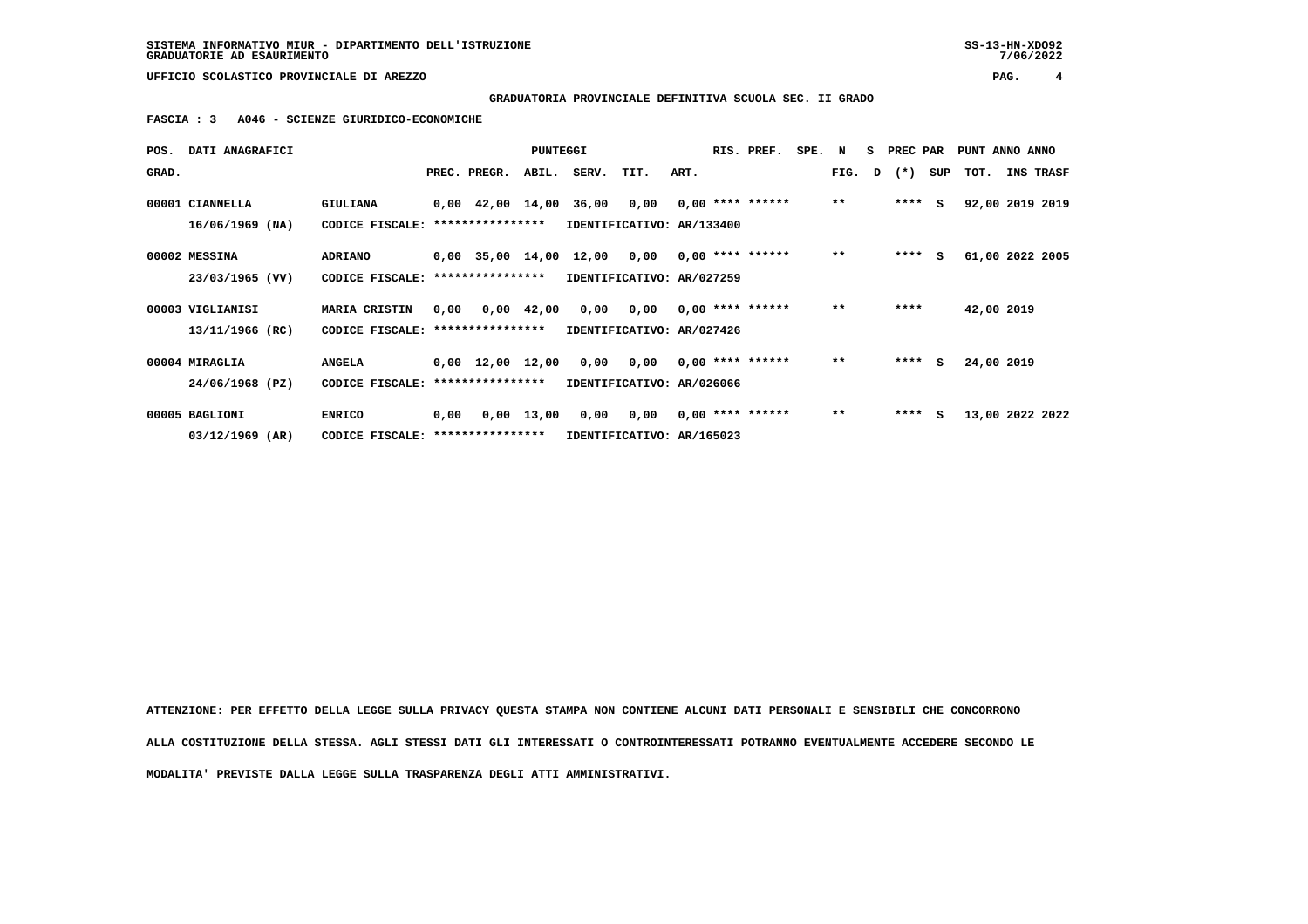**GRADUATORIA PROVINCIALE DEFINITIVA SCUOLA SEC. II GRADO**

 **FASCIA : 3 AB24 - LINGUE E CULTURE STRANIERE NEGLI ISTITUTI DI ISTRUZIONE DI II GRADO (INGLESE)**

| POS.  | <b>DATI ANAGRAFICI</b> |                                  |                                              | PUNTEGGI |                           |      |      | RIS. PREF. | SPE. N |        |        | S PREC PAR PUNT ANNO ANNO |                  |
|-------|------------------------|----------------------------------|----------------------------------------------|----------|---------------------------|------|------|------------|--------|--------|--------|---------------------------|------------------|
| GRAD. |                        |                                  | PREC. PREGR. ABIL.                           |          | SERV.                     | TIT. | ART. |            |        | FIG. D | $(* )$ | SUP TOT.                  | <b>INS TRASF</b> |
|       | 00001 MARCHESINI       | LORELLA                          | $0,00$ 6,00 15,00 0,00 0,00 0,00 **** ****** |          |                           |      |      |            |        | $* *$  | **** S |                           | 21,00 2022 2022  |
|       | 31/08/1974 (AR)        | CODICE FISCALE: **************** |                                              |          | IDENTIFICATIVO: AR/165030 |      |      |            |        |        |        |                           |                  |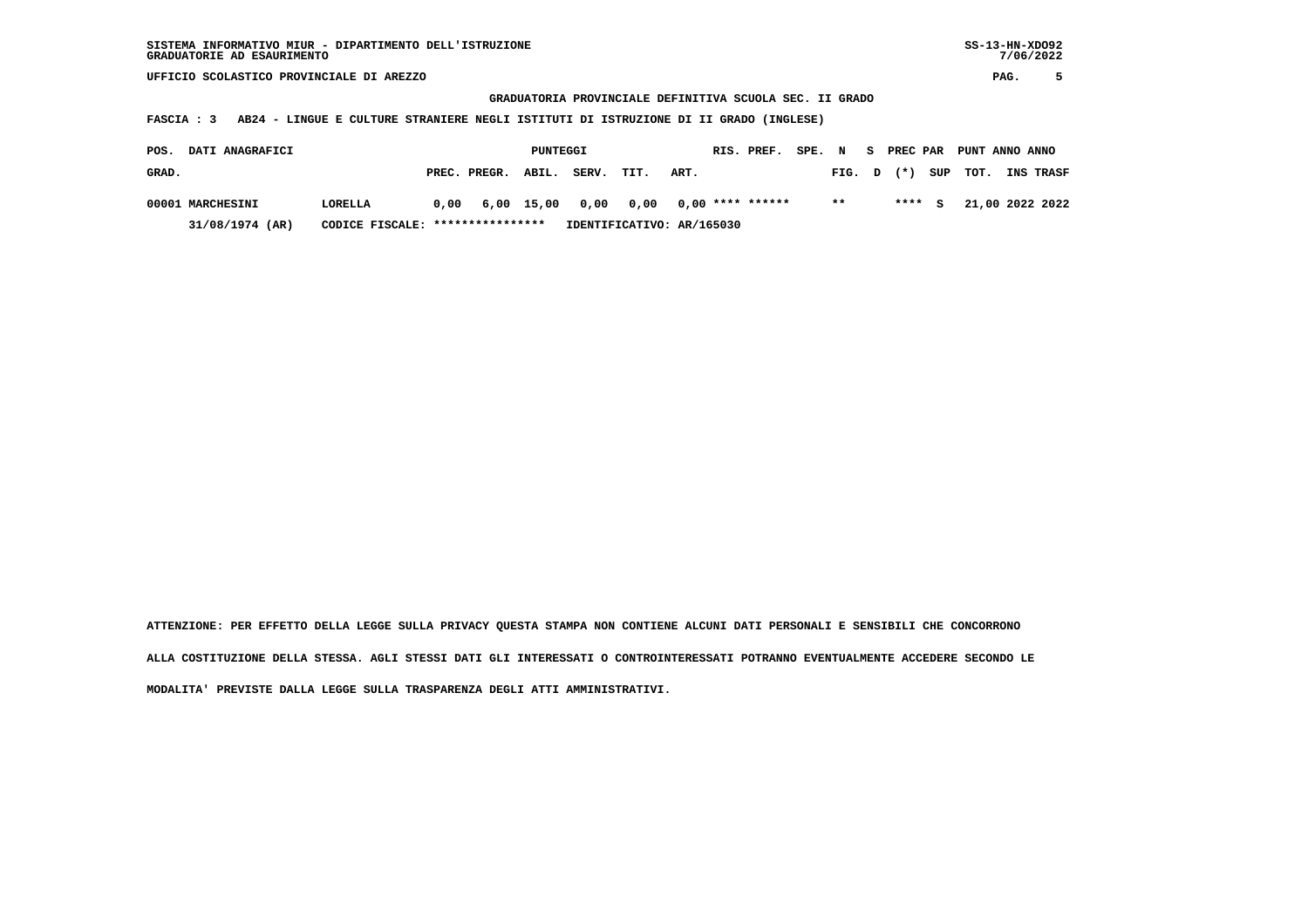**GRADUATORIA PROVINCIALE DEFINITIVA SCUOLA SEC. II GRADO**

 **FASCIA : 3 AD24 - LINGUE E CULTURE STRANIERE NEGLI ISTITUTI DI ISTRUZIONE DI II GRADO (TEDESCO)**

| POS.  | <b>DATI ANAGRAFICI</b> |                                  |                                                   | PUNTEGGI |       |                           |      | RIS. PREF. | SPE. N |       |          | S PREC PAR PUNT ANNO ANNO |                  |
|-------|------------------------|----------------------------------|---------------------------------------------------|----------|-------|---------------------------|------|------------|--------|-------|----------|---------------------------|------------------|
| GRAD. |                        |                                  | PREC. PREGR. ABIL.                                |          | SERV. | TIT.                      | ART. |            |        |       |          | FIG. $D$ $(*)$ SUP TOT.   | <b>INS TRASF</b> |
|       | $00001$ GALLAI         | <b>ALESSANDRO</b>                | $0,00$ $0,00$ $15,00$ $24,00$ $0,00$ $0,00$ $***$ |          |       |                           |      |            |        | $***$ | X **** S | 39,00 2022                |                  |
|       | 25/08/1965 (SP)        | CODICE FISCALE: **************** |                                                   |          |       | IDENTIFICATIVO: AR/028520 |      |            |        |       |          |                           |                  |